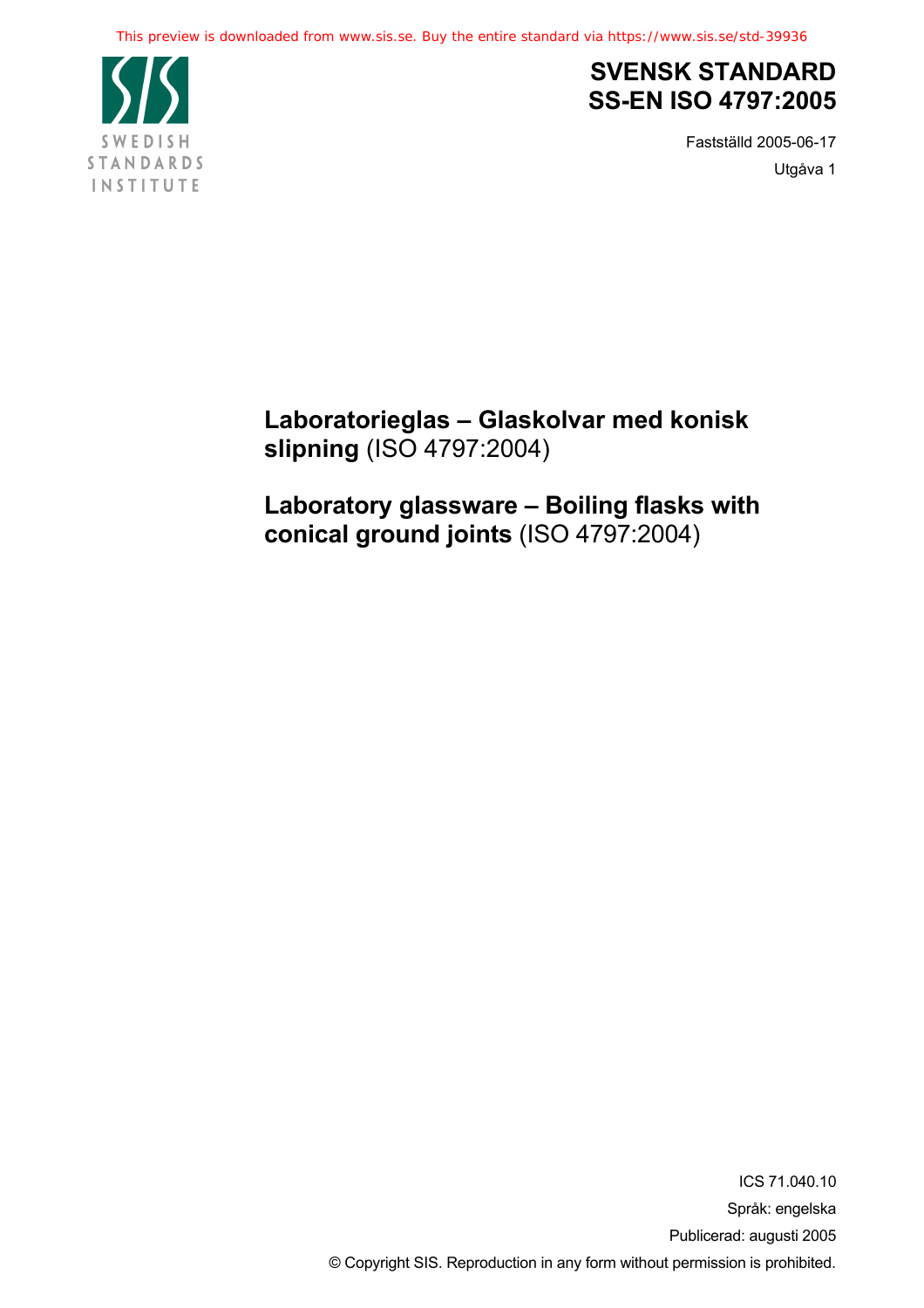Europastandarden EN ISO 4797:2004 gäller som svensk standard. Detta dokument innehåller den officiella engelska versionen av EN ISO 4797:2004.

The European Standard EN ISO 4797:2004 has the status of a Swedish Standard. This document contains the official English version of EN ISO 4797:2004.

Upplysningar om **sakinnehållet** i standarden lämnas av SIS, Swedish Standards Institute, telefon 08 - 555 520 00.

Standarder kan beställas hos SIS Förlag AB som även lämnar **allmänna upplysningar** om svensk och utländsk standard. *Postadress*: SIS Förlag AB, 118 80 STOCKHOLM *Telefon*: 08 - 555 523 10. *Telefax*: 08 - 555 523 11 *E-post*: sis.sales@sis.se. *Internet*: www.sis.se